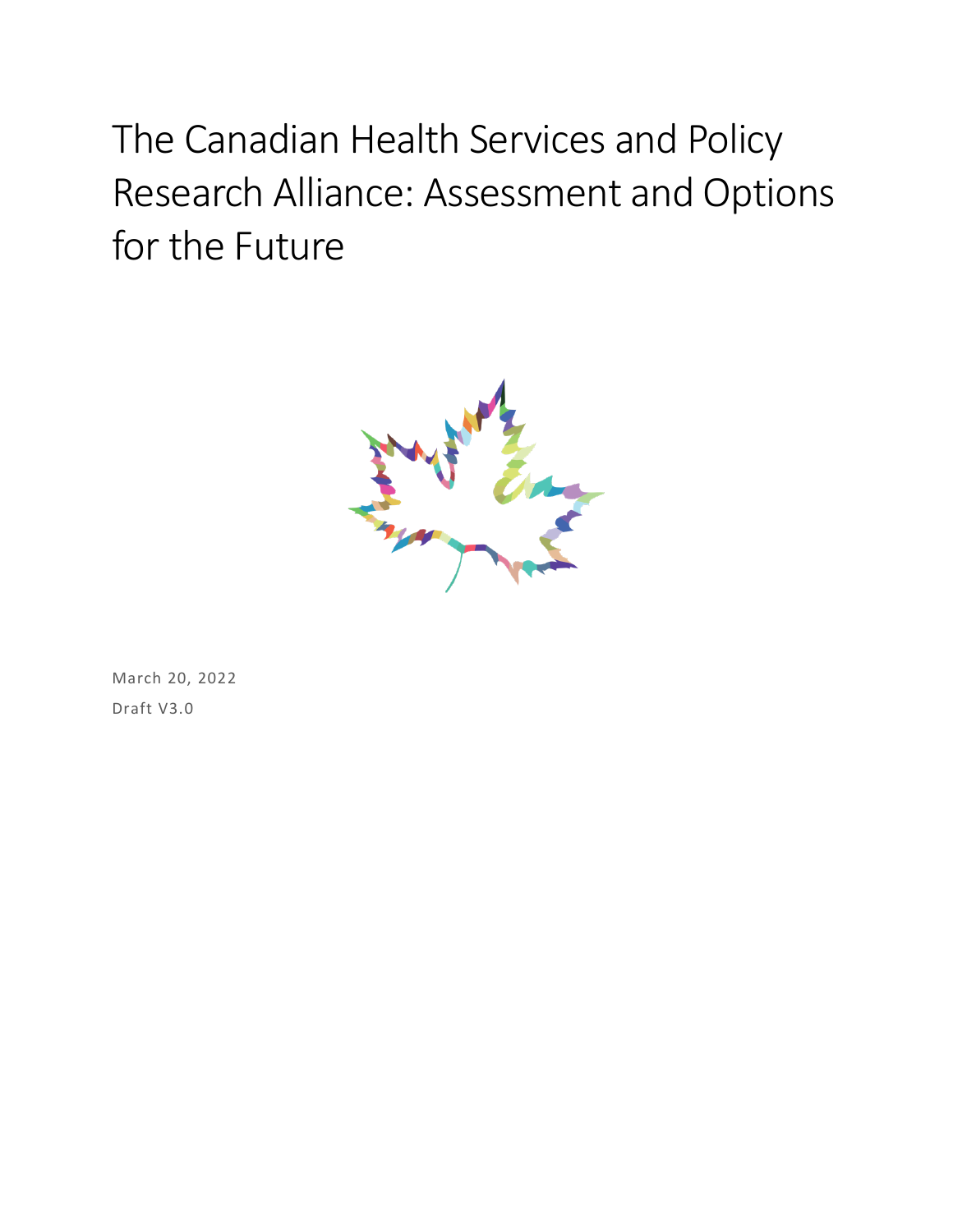### Background

The Canadian Health Services and Policy Research Alliance brings together organizations from across the health and research systems to collaborate on specific and common priority initiatives. Initially envisioned as an effector arm stemming from the IHSPR Pan Canadian Vision and Strategy in 2014 (Executive Summary | Full Report), the Alliance has successfully developed a number of health system enabling assets that have served our collective community over the past several years.

The Alliance uses a voluntary workgroup structure and provides coordination, servant leadership and the infrastructure needed to build shared outcomes. The Impact Assessment working group has successfully expanded on the Canadian Academy of Health Sciences (CAHS) Impact Framework. The CHSPRA Informing Decision-Making Impact Framework has advanced the assessment of research impact on health services and policy decision-making and has been used by a community of organizations working to improve their ability to measure impact. The Training Modernization working group identified alternate career paths for HSPR trainees and helped established the successful CIHR Health System Impact Fellowship program.

Through its use of a "shared objectives" approach, the Alliance has demonstrated the value of a pan-Canadian forum for output and outcome-focussed collaboration. By providing leadership and the necessary discipline and infrastructure, **CHSPRA aspires to support the development of the enablers needed to translate science into practice**.

#### **Figure 1: CHSPRA Timeline and Working Groups**

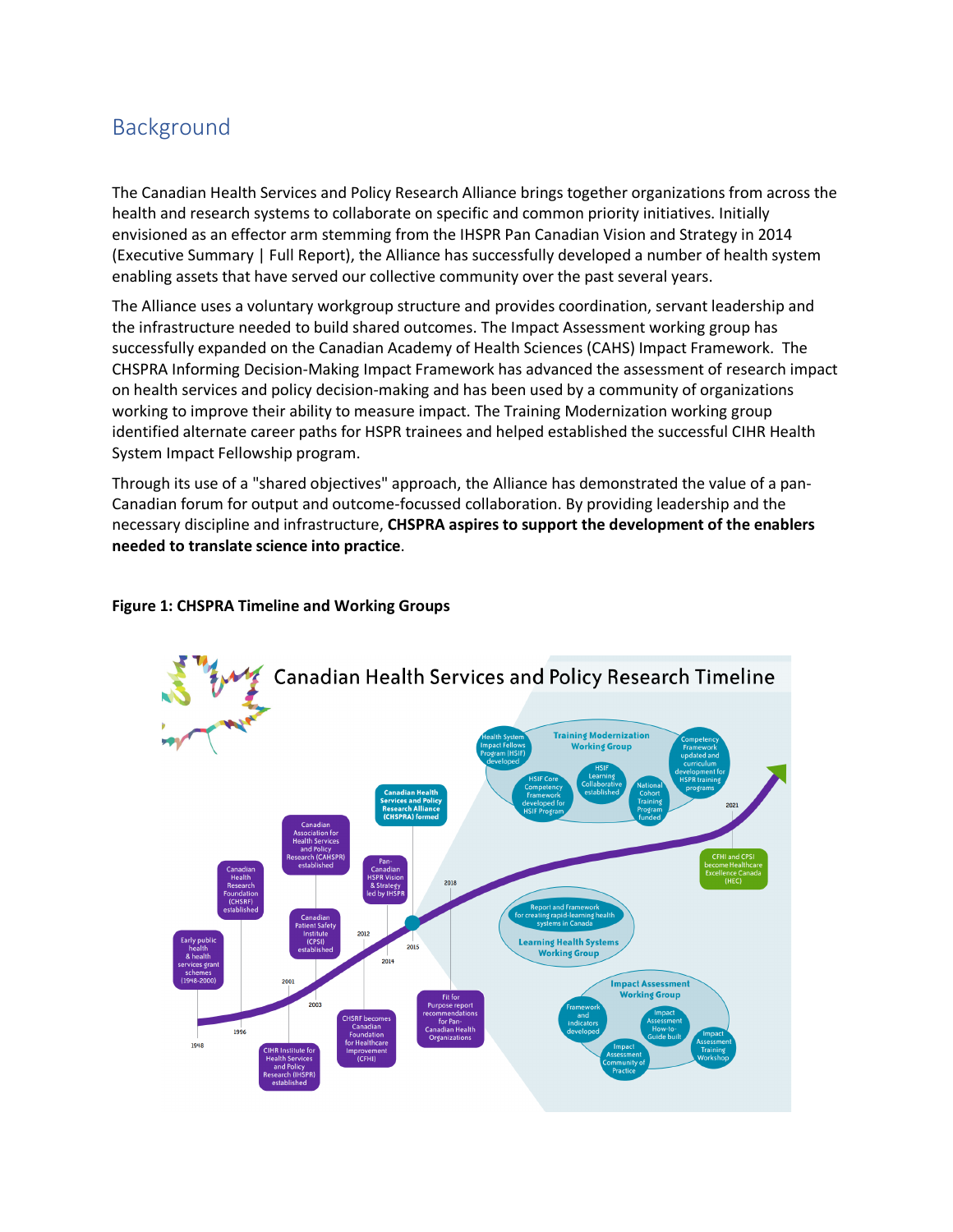### Purpose of this Assessment

At its inception, CHSPRA was funded through the Institute Support Grant of IHSPR. In 2018, funding transitioned to a grant awarded to Diane Finegood. As Principal Investigator, Diane assumed the role of Executive Director and the responsibility of finding a path towards sustainability. Because of the pandemic, CHSPRA has been able to use no cost extensions of the grant to continue to support current working groups and consider options for the future. The grant extensions will end in March 2023.

The purpose of this assessment is to re-engage with the HSPR community and re-consider our options for sustainability.

### Approach

This assessment is based on a series of key informant interviews with leaders in the HSPR community. The key informant discussions were guided by a loosely structured interview guide of eight questions, supported by a background document shared in advance. Eleven interviews were conducted over a 6 week period by Melissa Tamblyn and Diane Finegood. The findings were reviewed with the Alliance cochairs and are summarized herein. Details of the key informants and questions may be found in the Appendices.

This report summarizes the key findings and recommendations stemming from this set of key informant interviews.

### Key Findings

#### **1. The Alliance adds value and fills a gap**

The Alliance was seen as valuable as a pan-Canadian activator serving to incubate and build assets for broader use and uptake. The organization fills a gap and is unique in its ability to bring together provincial funders, health charities and decision makers to organize and develop enablers around common problems. The pan-Canadian orientation, a focus on shared problems and filling the role of "activator" were noted as particularly valuable. Participation of NAPHRO members was also cited as a key part of the value of the Alliance.

#### **2. The loose structure combined with the rigorous approach is a critical success factor**

While the alliance "membership" is loose, the success of its efforts is contingent on outcome-focused working groups with a plan, structure and resources to develop the enabling assets. This attention to providing a "backbone structure" is key to its success. Informants reflected on the ability of the working groups to develop, incubate and then advance valuable approaches and artifacts, fulfilling important and necessary functions. Informants also recognized that the support of research trained/content knowledgeable "project activators" was essential to work group success.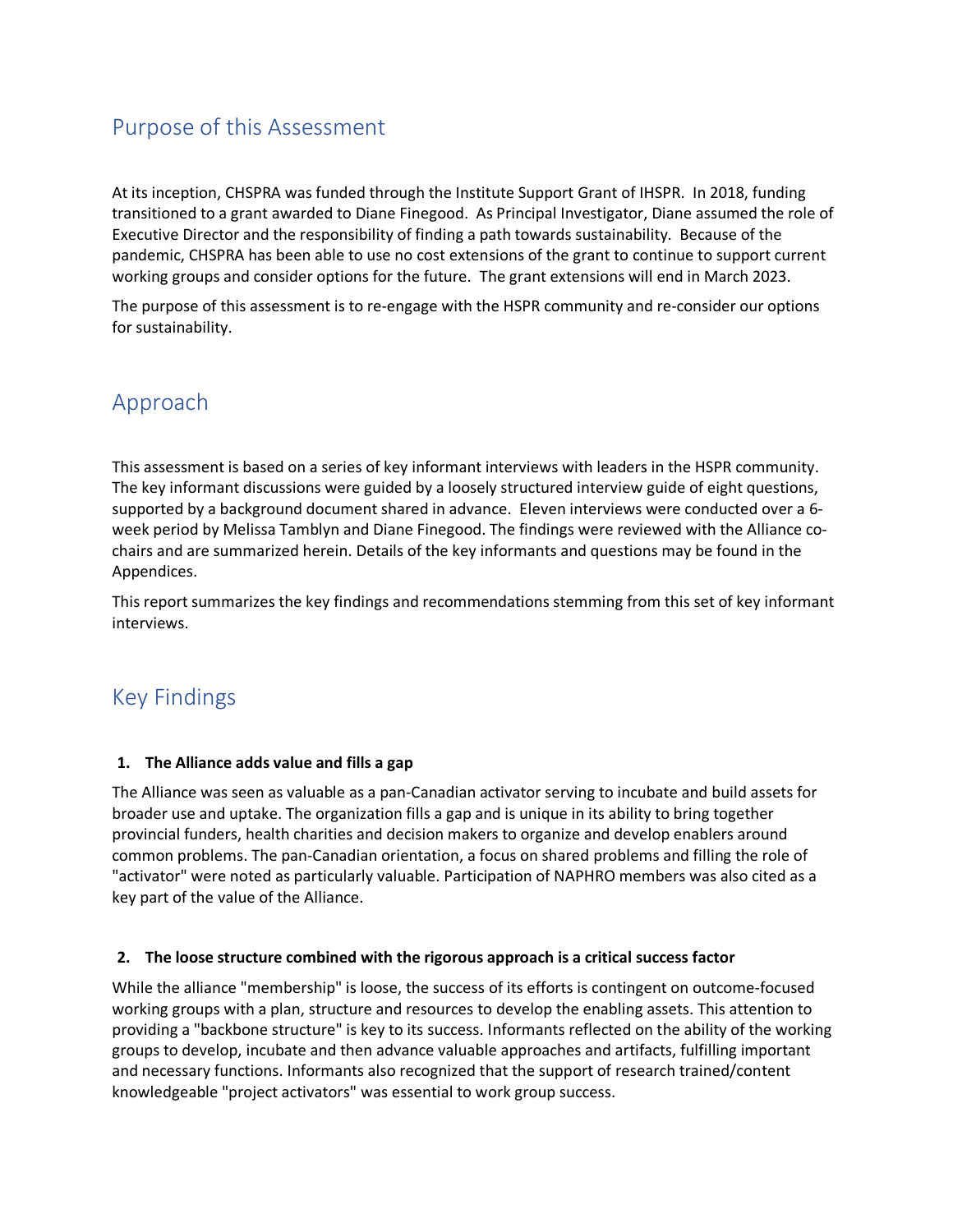#### **3. The focus on health and research system connections is appropriate and centres the idea of learning health systems**

The Alliance was described as "an activator of learning health systems".

In 2017, CHSPRA started its third Working Group on Learning Health Systems. That group commissioned the McMaster Health Forum to do a review of rapid-learning health systems in Canada. This rapid review found that there is no "recipe" for creating rapid-learning health systems. The scan showed that Canada has a "remarkably rich" set of assets for learning health systems, but also many gaps. This work enabled several thoughtful dialogues, but no clear project to take forward.

At our last face-to-face AGM in 2019, we asked the question is CHSPRA itself guided by the learning health system concept? More than 70% of the attendees agreed with the idea of changing our name to include 'Learning Health Systems'.

This assessment has reminded us that CHSPRA should remain focussed on being an activator of learning health systems by connecting the health and research systems to solve systemic problems.

#### **4. Finding the right focus for working groups is key**

The Alliance's success to date has been greatest when the working group problem is shared across multiple organizations and the outcomes and artifacts of the working group are fairly well defined and desired. Unfortunately, during the pandemic new problems for CHSPRA "to solve" were not a priority. The LHS Working Group became dormant and no new working groups were formed.

During the pandemic, CHSPRA's leadership has been focussed on finding an option for sustainability and maintaining the activity of the current working groups. Multiple paths to sustainability have been considered and discussed including member fees, co-operative governance and merger with CAHSPR. Our key informants identified pros and cons of various approaches with no clear path forward.

Informants suggested that now is the time to find the next important problem on which a new working group might be formed. Finding funding has taken precedence over building new value, yet working groups are the basis for creating value worth funding. In thinking about the future of the Alliance, choosing the right areas of focus will be critical to its sustainability.

#### **5. Awareness of the Alliance is relatively low**

Among the key informants, there were varying levels of awareness of the Alliance and its activities. This was in part by design, but the level of awareness was lower than expected. As resource conservation was key to CHSPRA's sustainability during the current grant funded phase, little to no attention was given to communications. Current work to update the website and hold an annual meeting are part of addressing this finding.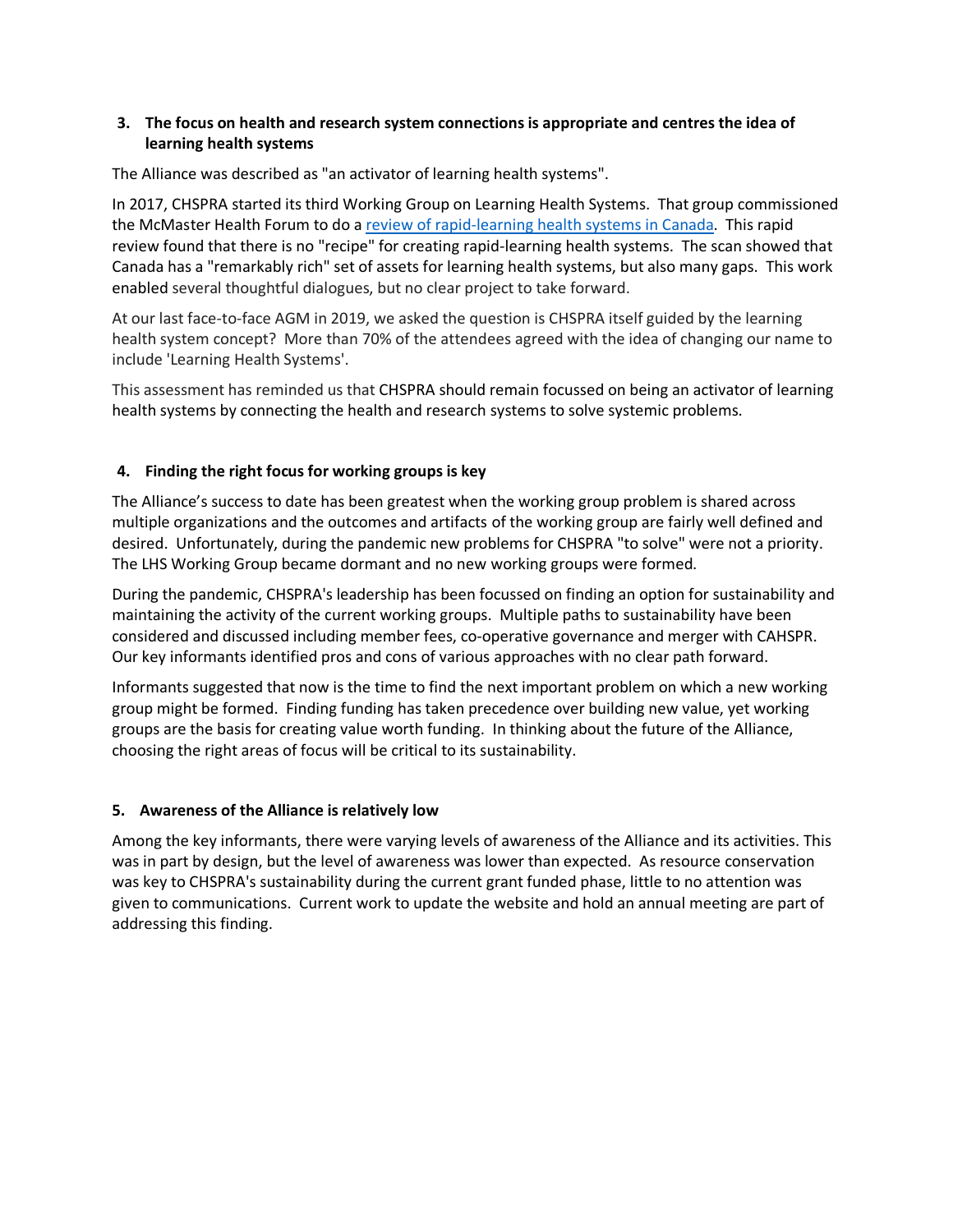### Recommendations

These recommendations are working directions based on the findings of this assessment and should be reviewed and refined with the broader Alliance executive and community. Recommendations focus both on what the Alliance should be working toward as well as how these efforts can and should be sustained. The Alliance should remain nimble and undertake efforts that are focused and have clear value and outcomes. Now is not the time to make "big" or long-term decisions about CHSPRA's status, but rather to reenergize it and contextualize its efforts within the community today.

#### • **Develop next phase scope of work**

The work of the Alliance lies in activating the elements of learning health systems at the pan-Canadian level. The foundation for the future of the Alliance lies in the work it does. No funding model or governance structure takes the place of the valuable work it does and the planning and addressing of "wicked problems". In addition to updating, continuing, and strengthening the mandate of the 2 active working groups, a **new working group** should be established starting with the suggestions of informants (see appendices). The sustainability of the Alliance lies in getting this right and in the interest and in-kind contributions that participants will make to this effort.

#### • **Reboot the brand**

The awareness of the Alliance is low, but the products and efforts created to date are valuable and in use. Within the context of the future Alliance and pan Canadian HSPR planning, the historic work and approach of the Alliance should be shared more broadly as the foundation for its next phase of activity. The work currently taking place to update the web site and planning for the AGM in the spring are all strong initial efforts to move in this direction. Leadership could consider undertaking relationship mapping that outlines the Alliance participant organizations and the degree of collaboration with other HSPR organizations including CAHSPR.

#### • **Look to interim or bridge funding model for next ~2 years**

The potential value of the Alliance in a post-pandemic world is significant. The kernels of an enabler for learning health system development exist. Moving forward by working with CIHR, IHSPR, NAPHRO and Health Charities Coalition members is a powerful alliance for collaboration. While the current grant funding will soon expire, a new lifeline may be a next best step to advance this work and continue to search to find a home.

Funding needs to be sufficient to ensure that the work does not become something that takes place "off the side of the desk". It must enable a part time leader as well as activators for the working groups to support planning and development of working group activities and outputs.

#### • **Continue to collaborate with CAHSPR**

For a time CHSPRA pursued the idea of formal integration of the Alliance with CAHSPR since it made sense not to have two member-based organizations in the HSPR space. But the form and function of the two organizations is quite distinct. While the initial target was "integration", "coordination" or "collaboration" is likely a better target for the future (Figure 2).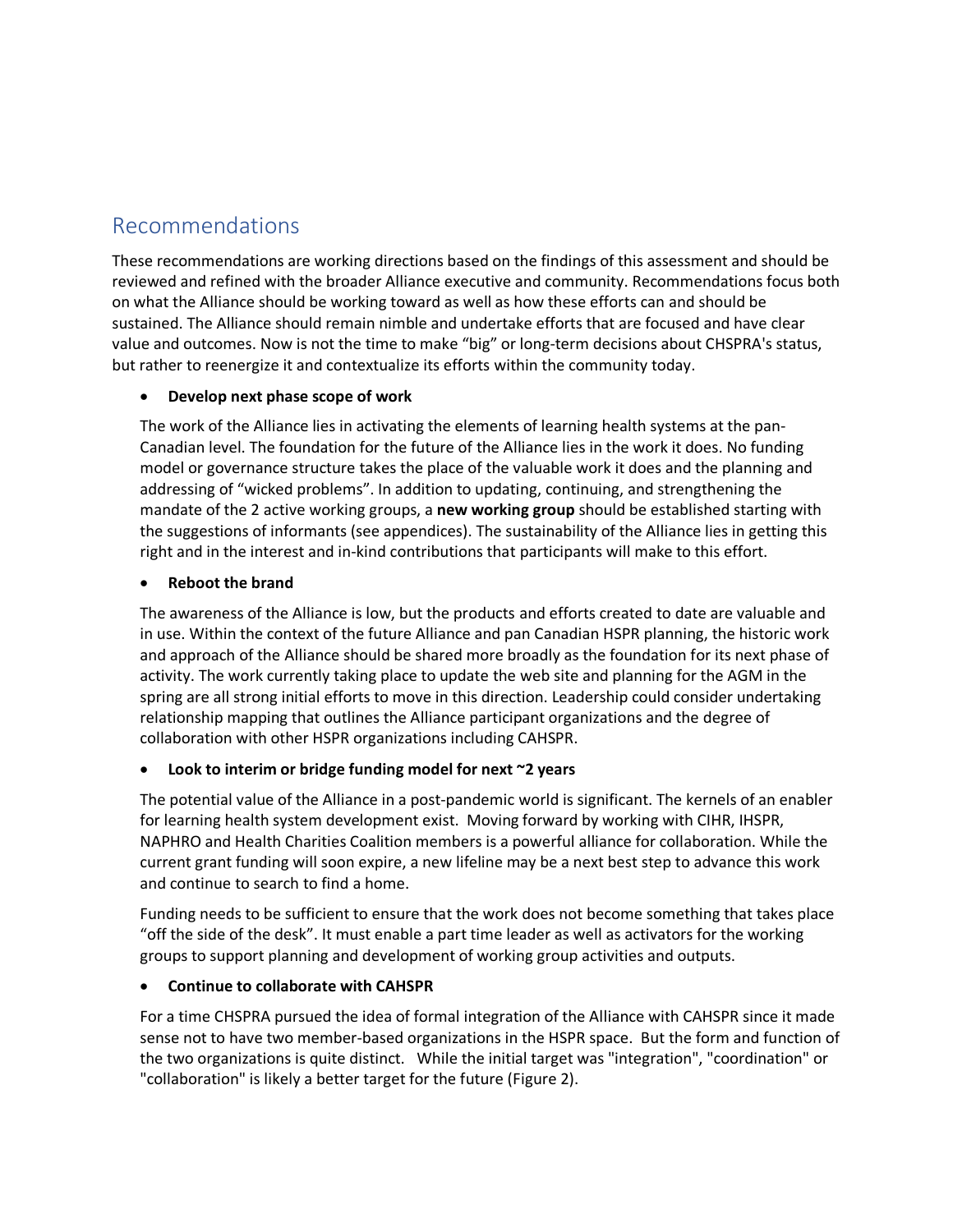#### **Figure 2: The Tamarack Collaboration Spectrum**

# The Collaboration Spectrum



### Conclusion

The Canadian Health Service and Policy Research Alliance was born from strategy and innovation as an effector arm for connecting the health and research systems. Valuable collaboration ensued and artifacts around training and impact assessment have landed in the community and been taken up in the form of health system fellowships and as a means for providing new tools for assessing impact. With a renewed mandate, grant funding and the recruitment of the next phase of active participants, the Alliance will have the basis of a more sustainable future.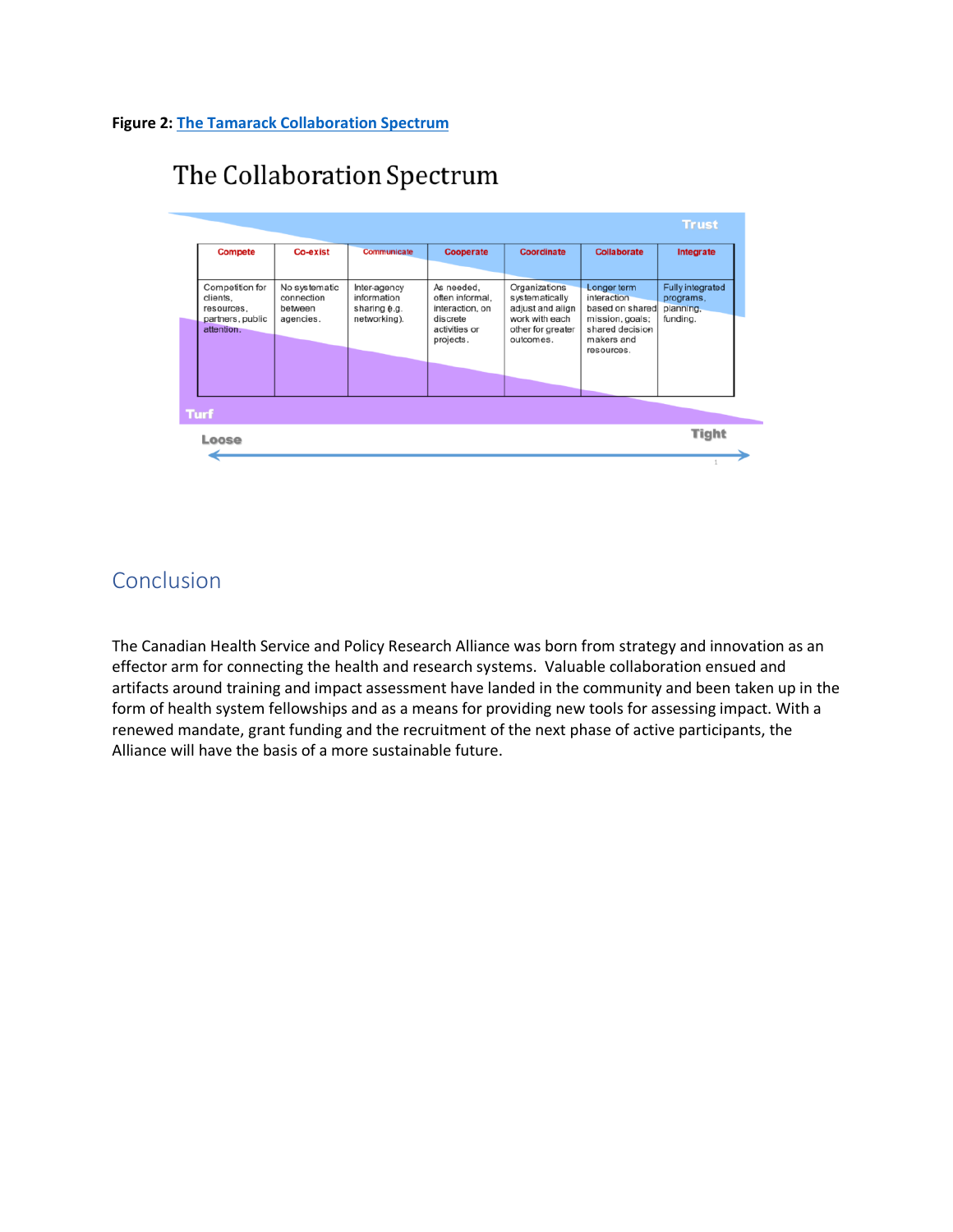## Appendix I: Potential New Working Group

### **Working Group on Funding for ….**

Many informants spoke of the challenges associated with funding the collaborative work needed to address complex challenges. This gap is felt by many organizations including CHSPRA. This work is typically work done 'off the side of one's desk', often without credit assigned in our mostly transactional way of assessing outputs and outcomes. Building relationships and trust is hard work and time consuming, yet essential in tackling complex challenges.

#### Potential Questions of Interest

- What is meant by a "fund and foster" approach? What does it look like?
- How can funding program parameters enable more learning systems?
- How can funding models enable new connections and pathways that make up learning health systems?
- How can funding models support sustainability?
- What can we learn from the experiences of others about the fund and foster approach?
- What can we learn from those who do systems grant-making?
- What need to be key features of a funding model for learning health systems?

#### Who Might be Interested

- CHSPRA
- IHSPR
- CIHR
- NAPHRO members
- Health Charities